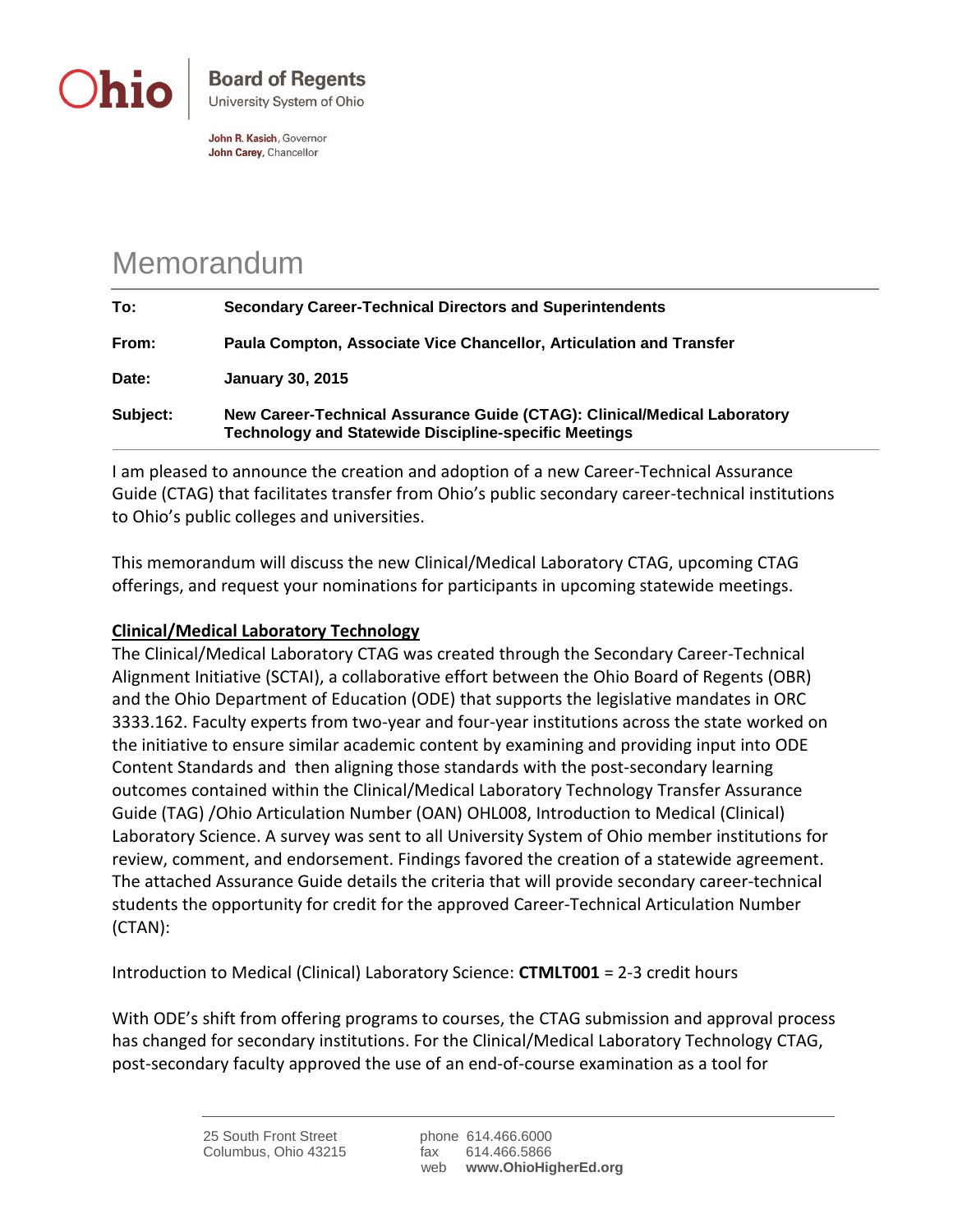assessing student learning. Faculty participated in item writing with the Ohio State University's Center on Education and Training for Employment (CETE) to help formulate the examination (WebXam) for the course within the Clinical/Medical Laboratory Technology CTAG. The following steps must occur for secondary students to have the opportunity to access college credit:

1. Secondary institutions must submit the ODE course required in the Clinical/Medical Laboratory Technology CTAG to the Course Equivalency Management System (CEMS). With each course, institutions will also submit a document that affirms the institution is teaching the required ODE course aligned to Introduction to Medical (Clinical) Laboratory Science, and that the post-secondary learning outcomes and the corresponding SCTAI alignment documents have been reviewed and are being adopted as a part of course delivery.

OBR will review these submissions and determine the institution's approval status for the Clinical/Medical Laboratory Science CTAG.

2. Students must a) pass the ODE course aligned to Introduction to Medical (Clinical) Laboratory Science and b) pass the corresponding end-of-course examination. Students must then work with their secondary institution to ensure that their official high school transcript, official WebXam examination score, and the CTAG verification form are submitted to the post-secondary institution where they choose to enroll. The postsecondary institution must also be a part of the statewide agreement or offer the career-technical discipline to facilitate transfer.

Any secondary Clinical/Medical Laboratory Technology career-technical programs that wish to get an early start on their course submissions will be able to do so as soon as submission resources are made available on our website after February 9, 2015. However, all programs are encouraged to send representatives to a discipline-specific submission workshop on March 26<sup>th</sup> or 27<sup>th</sup>, 2015 at Marion Technical College. This will be an opportunity to learn about the statewide credit transfer process, the new CTAG course submission process, as well as receive submission assistance from program staff. More information about the workshops can be found below.

Please review the attached CTAG document, as well as the FAQ Document, for more information on the CTAG and SCTAI process.